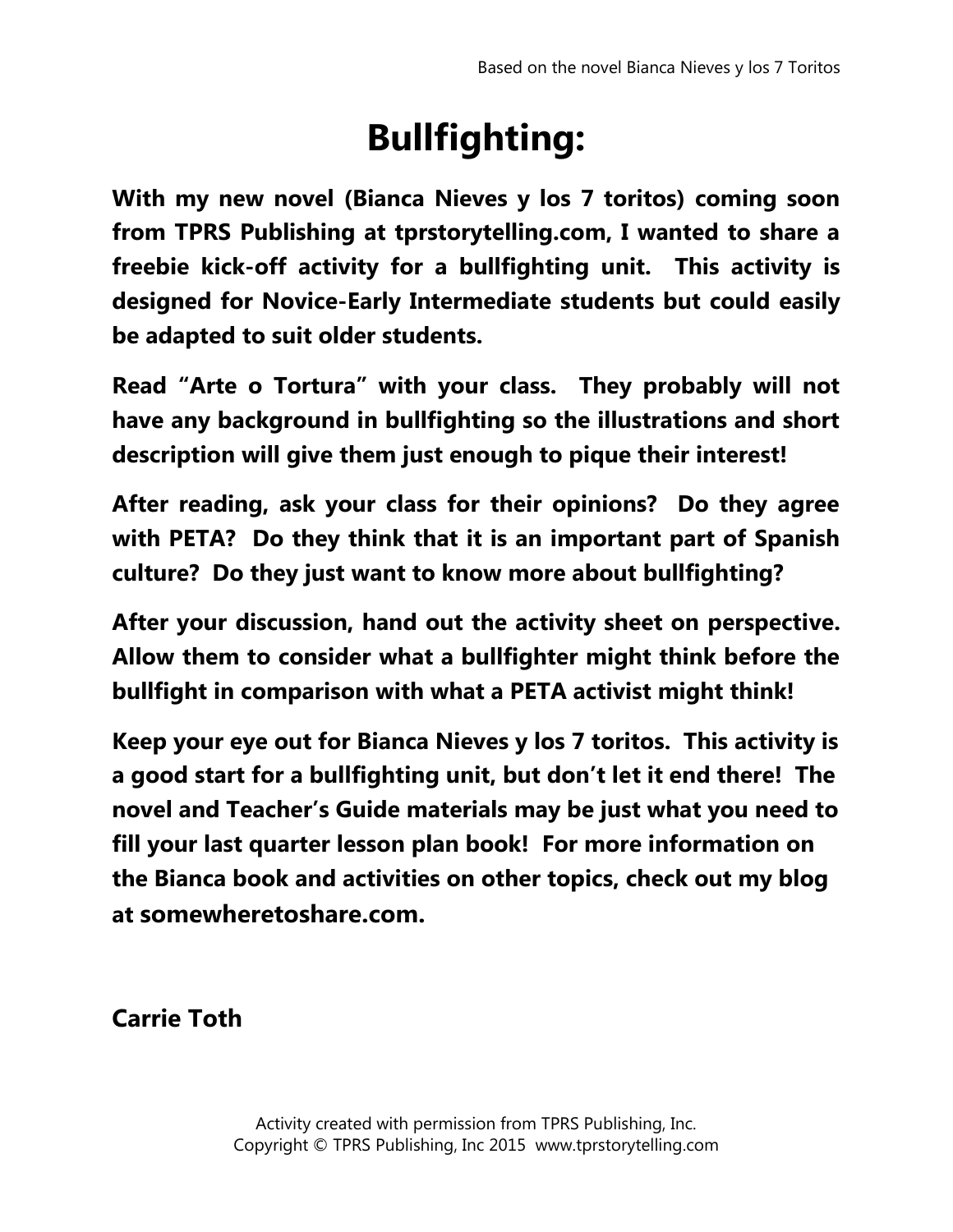# ¿¿Arte o Tortura??



#### Arte

Muchas personas de España piensan que el toreo, o 'bullfighting', es arte. El torero usa movimientos elegantes y peligrosos y los aficionados gritan « ¡Olé! » cuando el toro corre hacia el torero. El evento se llama una corrida y muchos aficionados van a la arena para ver a sus toreros favoritos.

El toreo se llama 'la fiesta nacional' porque muchas personas lo consideran parte importante de la cultura española. No es un evento competitivo, es un evento artístico y muy dramático. Piensan que el toro es valiente y un participante formidable.

### Tortura

Opositores del toreo dicen que 'la fiesta nacional' es un masacre. No lo consideran arte, lo consideran tortura. Dicen que el animal es una víctima inocente de un evento cruel. Piensan que el toro es un sacrificio.

Uno de los grupos que opone el toreo es PETA. Ellos no quieren ver los toros sufrir. PETA piensa que es el toreo que necesita morir, ino los toros!